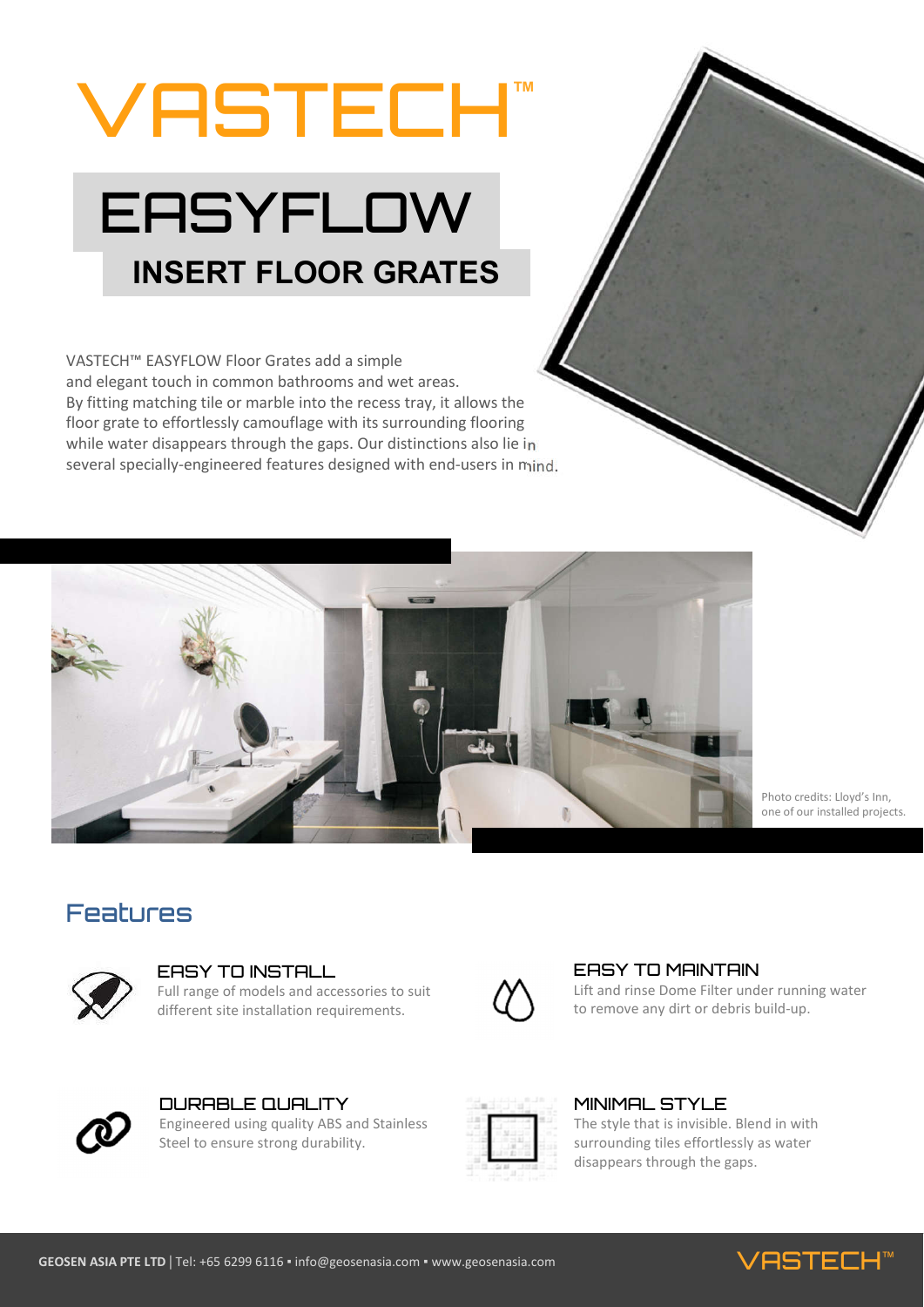



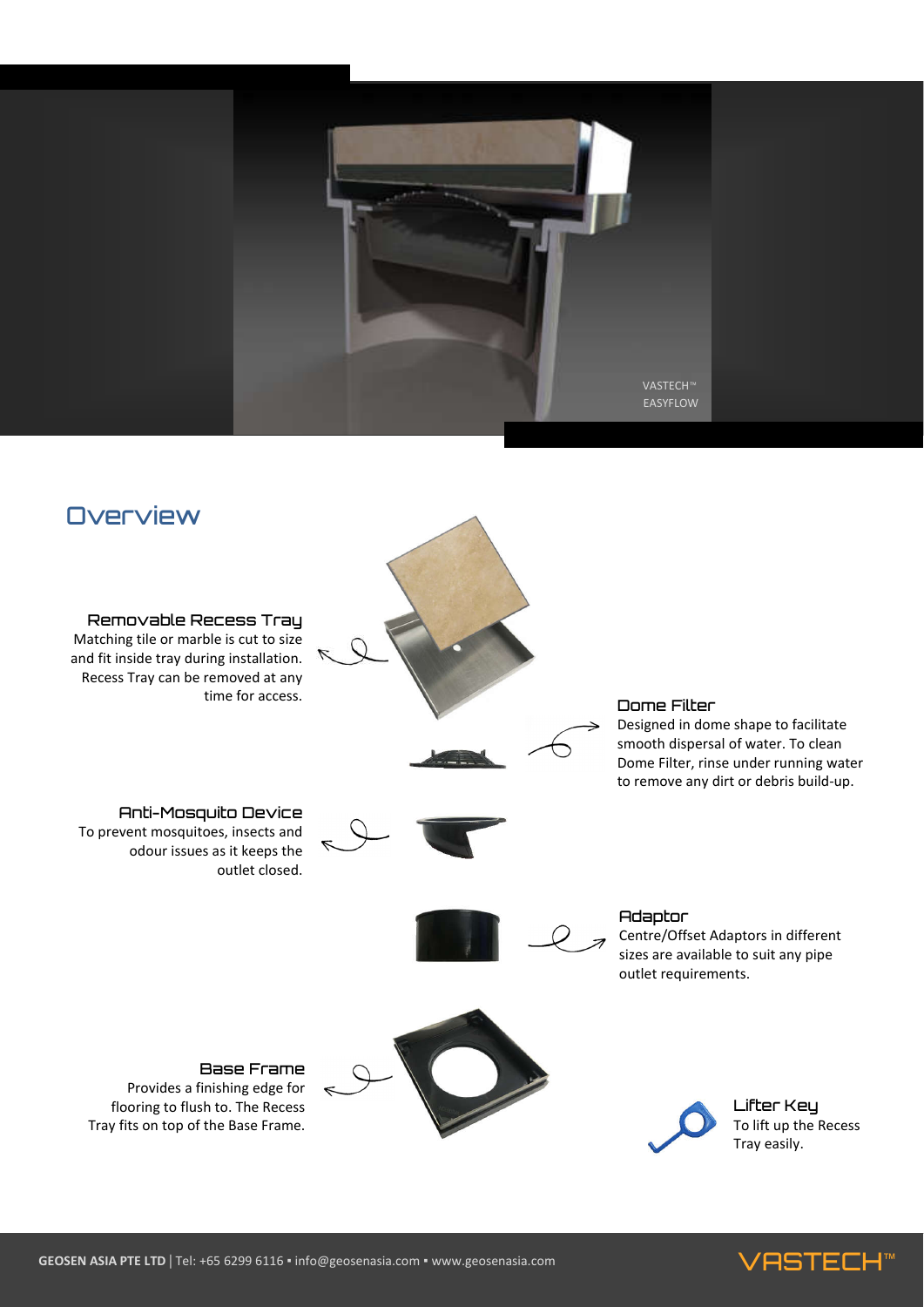# Specifications

|                      | <b>FLOOR TRAP</b> |                 |                   |               | <b>FLOOR WASTE</b> |               |
|----------------------|-------------------|-----------------|-------------------|---------------|--------------------|---------------|
|                      |                   |                 |                   |               |                    |               |
| <b>CODE NO.</b>      | EF150T-1          | <b>EF150M-1</b> | EF1-1             | <b>EF3-1</b>  | <b>EFW1-1</b>      | <b>EFW3-1</b> |
| <b>INSERT TYPE</b>   | <b>TILE</b>       | <b>MARBLE</b>   | <b>TILE</b>       | <b>MARBLE</b> | <b>TILE</b>        | <b>MARBLE</b> |
| <b>SIZE</b>          | 150 x 150         |                 | 128 x 128         |               | 100 x 100          |               |
| <b>OUTLET SIZE</b>   | $4'' / \phi$ 100  |                 | 4'' / 0/100       |               | 3'' / 680          |               |
| <b>MATERIALS</b>     | ABS + SS304       |                 | ABS + SS304       |               | ABS + SS304        |               |
| <b>S/S THICKNESS</b> | 1.5 <sub>mm</sub> |                 | 1.5 <sub>mm</sub> |               | 1.5 <sub>mm</sub>  |               |
| <b>S/S FINISH</b>    | Matte             |                 | Matte             |               | Matte              |               |

|                      | <b>FLOOR TRAP</b>            | <b>FLOOR WASTE</b>           |  |
|----------------------|------------------------------|------------------------------|--|
|                      |                              |                              |  |
| <b>CODE NO.</b>      | EF1<br>EF3                   | EFW1<br>EFW3                 |  |
| <b>INSERT TYPE</b>   | <b>TILE</b><br><b>MARBLE</b> | <b>TILE</b><br><b>MARBLE</b> |  |
| <b>SIZE</b>          | 128 x 128                    | 100 x 100                    |  |
| <b>OUTLET SIZE</b>   | $4'' / \emptyset$ 100        | $3'' / \phi$ 80              |  |
| <b>MATERIALS</b>     | ABS + SS304                  | ABS + SS304                  |  |
| <b>S/S THICKNESS</b> | 2 <sub>mm</sub>              | 2 <sub>mm</sub>              |  |
| <b>S/S FINISH</b>    | Shiny                        | Shiny                        |  |

## Materials



\* Available to customize in Stainless Steel SS316.